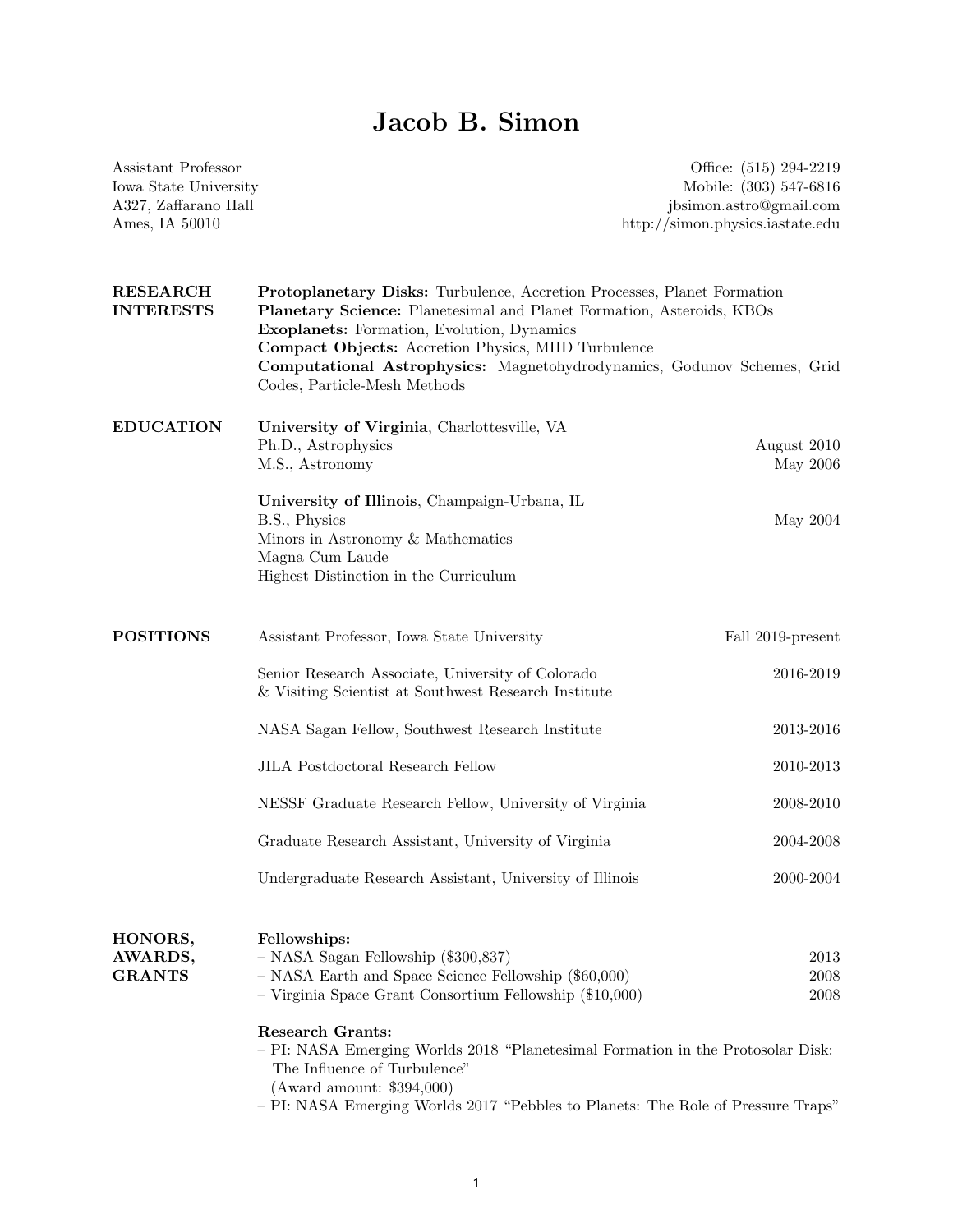– (Award amount: \$484,000)

- Co-I: NASA ATP 2017 "Magnetic Fields and Self-Gravity in Early Protostellar Disks" – (Award amount: \$453,000)
- Co-I: NASA TCAN 2017 "Origin of the Giant Planet Dichotomy: Multi-scale Mod- —eling of Planetary Envelope Accretion" – (Award amount: \$1,497,749)
	-

### Computing Grants:

- PI: XSEDE Supercomp. Allocation, 2018, 24.5 Million CPU-Hours (\$100k equiv)
- PI: XSEDE Supercomp. Allocation, 2016-17, 2.3 Million CPU-Hours (\$81k equiv)
- PI: XSEDE Supercomp. Allocation, 2015-16, 10.4 Million CPU-Hours (\$385k equiv)
- PI: XSEDE Supercomp. Allocation, 2014-15, 3.1 Million CPU-Hours (\$109k equiv)
- PI: XSEDE Supercomp. Allocation, 2013-14, 15.3 Million CPU-Hours (\$536k equiv)
- PI: XSEDE Supercomp. Allocation, 2012-13, 19.1 Million CPU-Hours (\$669k equiv)
- PI: Janus Supercomputing Allocation, 2014, 2.85 Million CPU-Hours
- PI: Janus Supercomputing Allocation, 2013, 5.2 Million CPU-Hours
- Co-I: XSEDE Supercomputing Allocation, 2011-12, 6.1 Million CPU-Hours
- Co-I: XSEDE Supercomputing Allocation, 2010-11, 9 Million CPU-Hours

### Observing Grants:

- $-$  Co-I: ALMA Cycle 6, "Protoplanetary Disk Magnetic Fields from the Zeeman Effect"
- Co-I: ALMA Cycle 6, "Constraining the Vertical and Radial Structure of the Turb ulence around DM Tau"
- Co-I: ALMA Cycle 2, " A 3-Dimensional View of Protoplanetary Disk Turbulence"

### Other:

| - University of Illinois James Scholar    | 2000-2004 |
|-------------------------------------------|-----------|
| – University of Illinois Dean's List      | 2000-2004 |
| - National Society of Collegiate Scholars |           |

| <b>RESEARCH</b> | Daniel Carrera (Postdoctoral Associate) | $2019$ -present |
|-----------------|-----------------------------------------|-----------------|
| <b>ADVISING</b> | Lia Hankla (Ph.D. student)              | 2018-2019       |
|                 | Charles Abod (Undergraduate student)    | 2017-2019       |
|                 | Daniel Gole (Ph.D. student)             | 2014-2019       |
|                 | Greg Salvesen (Ph.D. student)           | 2010-2016       |

| <b>TEACHING</b>   | Instructor, University of Colorado                          |                 |
|-------------------|-------------------------------------------------------------|-----------------|
| <b>EXPERIENCE</b> | - Introduction to Astrophysics, Guest Lecturer              | Fall 2018       |
|                   | - Origin and Evolution of Planetary Systems, Guest Lecturer | Fall 2016, 2018 |
|                   | - Radiative and Dynamical Processes                         | Fall 2013       |
|                   | - High Energy Astrophysics Seminar                          | Spring $2011$   |
|                   | Head Teaching Assistant, University of Virginia             |                 |
|                   | - Undergraduate Astronomy for Majors                        | Spring 2009     |
|                   | Teaching Assistant, University of Virginia                  |                 |
|                   | - Introduction to the Sky and Solar System                  | 2004-2006       |
|                   | - Introduction to the Stars, Galaxies, and the Universe     | 2004-2006       |
|                   | - Introduction to Astronomical Observation                  | Spring $2005$   |
|                   | $-$ Archeo-Astronomy                                        | Fall 2004       |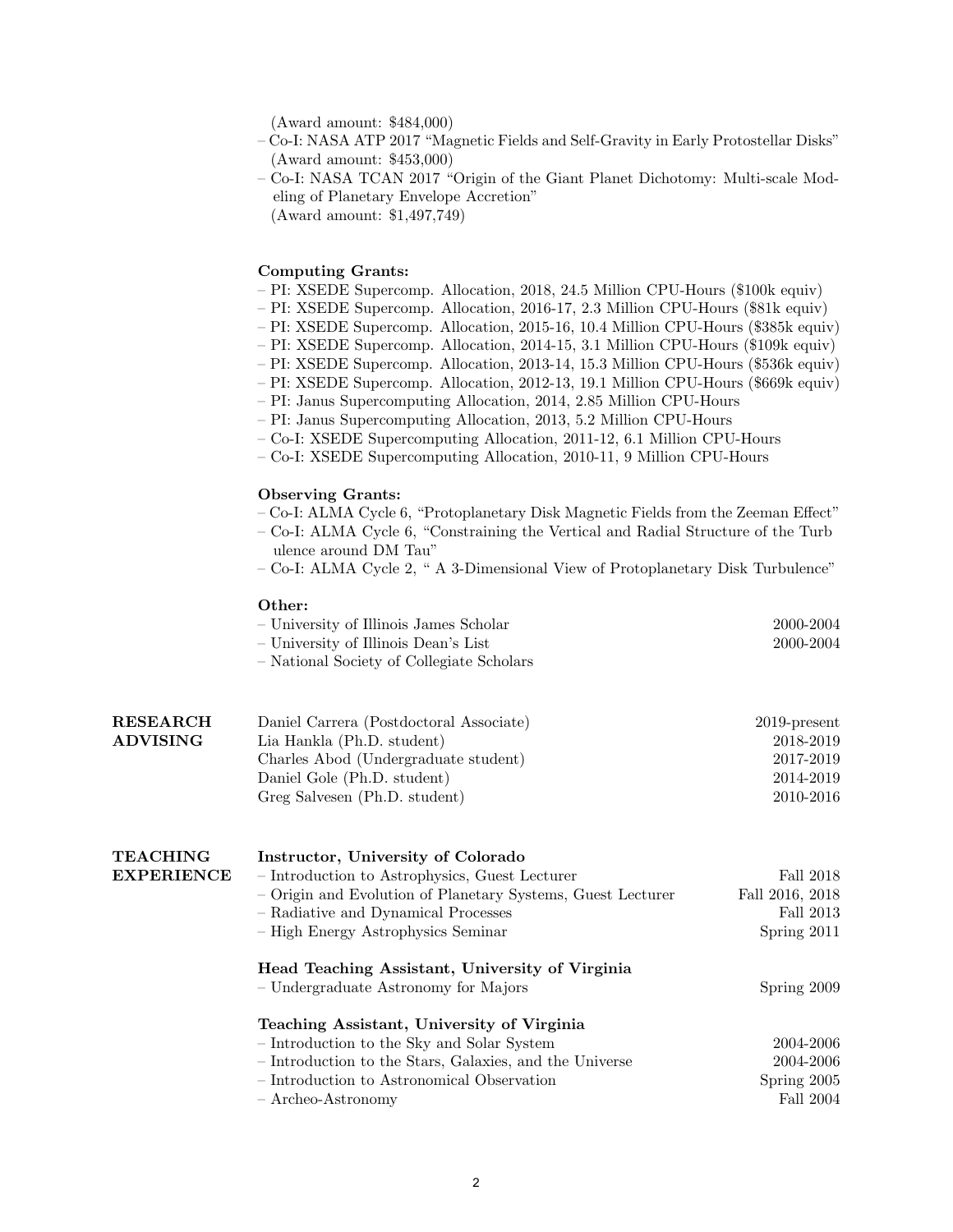| <b>OUTREACH</b> | Simulations featured in planetarium show "Incoming!"               | 2016      |
|-----------------|--------------------------------------------------------------------|-----------|
|                 | by the California Academy of Sciences                              |           |
|                 | University of Virginia Astronomy Public Night Tour Guide           | 2004-2010 |
|                 | Lecturer: Jefferson Institute for Lifelong Learning                | 2007      |
|                 | KidVention Program: Solar system science for grade school children | 2006      |

### COMPUTING Numerical Methods:

- Numerical Magnetohydrodynamics
- Grid codes: Finite Di↵erencing, Finite Volume, Godunov schemes
- Particle-Mesh methods & Coupled Hydro-Particle integration
- Numerical solutions to Poisson's equation

## High Performance Computing:

- MPI parallelization up to 100,000 cores
- Scalability and benchmarking up to 100,000 cores
- Experience with numerous national level (e.g., NSF XSEDE) supercomputers
- Experience with University-scale computing clusters

Codes: Athena++, Athena, PLUTO, ZEUS, RADMC-3D, LIME

Languages: Fortran 90/95, C, IDL

# PROFESSIONAL Referee for ApJ

| <b>SERVICES</b> | Referee for MNRAS                                           |           |
|-----------------|-------------------------------------------------------------|-----------|
|                 | Referee for Icarus                                          |           |
|                 | Review Panelist for NASA                                    |           |
|                 | Review Panelist for XSEDE                                   |           |
|                 | CASA/JILA Lunch Seminar Chair                               | 2011-2013 |
|                 | University of Virginia Astronomy Journal Club Founder       | 2008      |
|                 | University of Virginia Astronomy Graduate Representative    | 2007-2008 |
|                 | University of Virginia Astronomy Computing Policy Committee | 2006-2010 |

MEMBERSHIPS American Astronomical Society National Society of Collegiate Scholars Phi Beta Kappa Society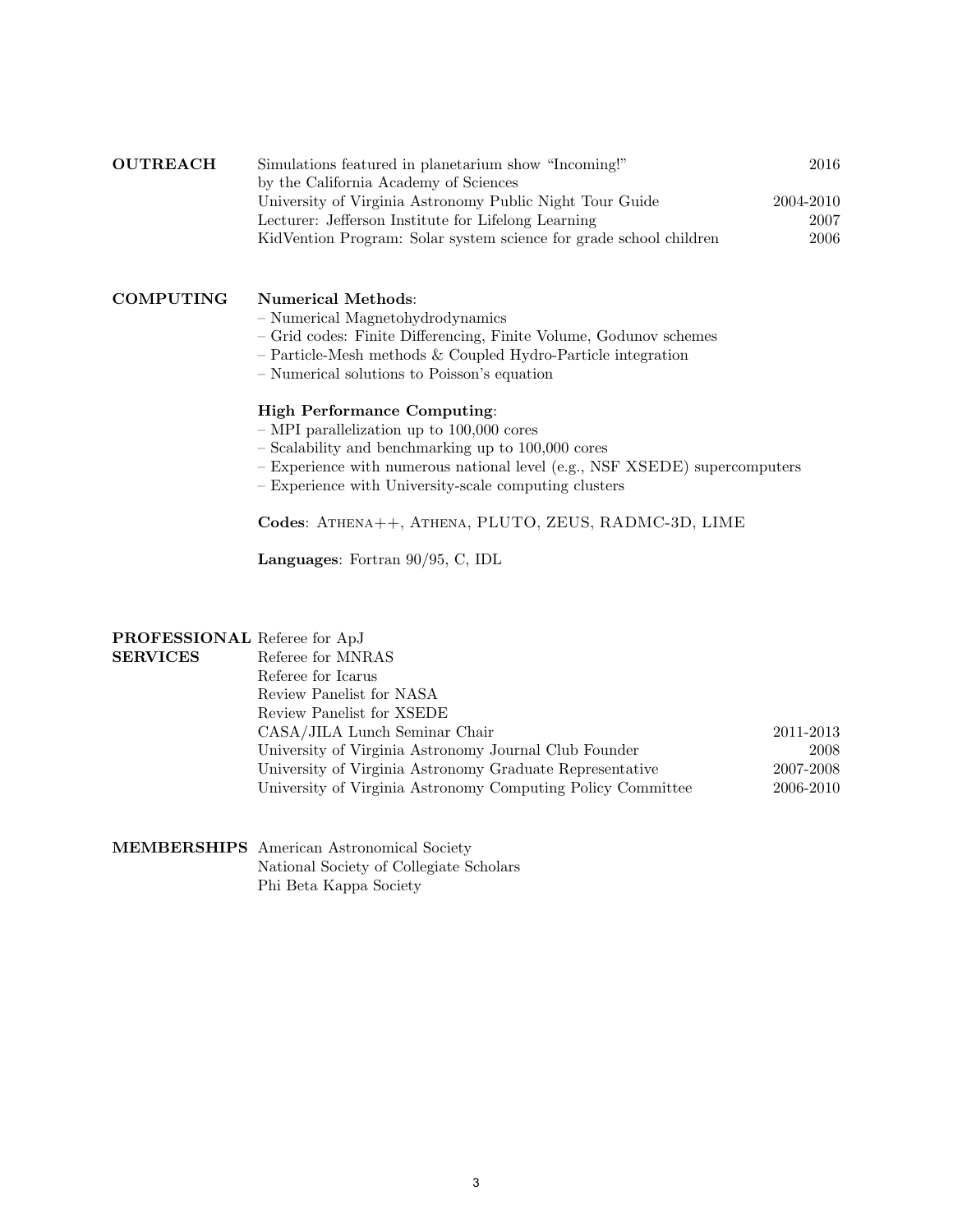# \* Denotes student-led work

# Journal Articles

- Li, Rixin, Youdin, Andrew N., **Simon, Jacob B.**, "Demographics of Planetesimals Formed by the Streaming Instability", submitted to ApJ.
- *•* Armitage, Philip J., Raymond, Sean N., Simon, Jacob B., "A turbulent minimum planetesimal scale and implications for cratering in the Kuiper Belt", submitted to MNRAS Letters.
- Mishra, Bhupendra, Begelman, Mitchell C., Armitage, Philip J., **Simon, Jacob B.** "Strongly magnetized accretion disks: structure and accretion from global magnetohydrodynamic simulations", submitted to MNRAS.
- \* Abod, Charles P., Simon, Jacob B., Li, Rixin, Armitage, Philip J., Youdin, Andrew N., Kretke, Katherine A. "The Mass and Size Distribution of Planetesimals Formed by the Streaming Instability. II. The Effect of the Radial Pressure Gradient", accepted to ApJ.
- Nesvorný, David, Li, Rixin, Youdin, Andrew N., Simon, Jacob B., Grundy, William M. "Trans-Neptunian Binary Evidence for Planetesimal Formation by the Streaming Instability", 2019, Nature Astronomy, Vol. 3, 808-812.
- <sup>\*</sup>Gole, Daniel A., **Simon, Jacob B.** "The Nature of Turbulence in the Outer Regions of Protoplanetary Disks", 2018, ApJ, 869, 84-95
- *•* Simon, Jacob B., Bai, Xue-Ning, Flaherty, Kevin M., Hughes, A. Meredith "Origin of Weak Turbulence in the Outer Regions of Protoplanetary Disks", 2018, ApJ, 865, 10-20
- Li, Rixin, Youdin, Andrew N., **Simon, Jacob B.**, "On the Numerical Robustness of the Streaming Instability: Particle Concentration and Gas Dynamics in Protoplanetary Disks", 2018, ApJ, 862, 14-30
- *•* Flaherty, Kevin M., Hughes, A. Meredith, Teague, Richard, Simon, Jacob B., Andrews, Sean M., Wilner, David J. "Turbulence in the TW Hya Disk", 2018, ApJ, 856, 117-129
- *•* Simon, Jacob B., Armitage, Philip J., Youdin, Andrew N., Li, Rixin "Evidence for Universality in the Initial Planetesimal Mass Function", 2017, ApJL, 847, L12-L17
- Flaherty, Kevin M., Hughes, A. Meredith, Rose, Sanaea, **Simon, Jacob B.**, Qi, Chunhua, Rosenfeld, Katherine A., Andrews, Sean M., Kóspál, Ágnes, Wilner, David J., Chiang, Eugene, Armitage, Philip J., Bai, Xue-Ning "A Three-Dimensional View of Turbulence: Constraints on Turbulent Motions in the HD 163296 Protoplanetary Disk using  $DCO^{+}$ ", 2017, ApJ, 843, 150-169
- *•* Armitage, Philip J., Eisner, Josh A., Simon, Jacob B. "Prompt Planetesimal Formation Beyond the Snow Line", 2016, ApJL, 828, L2-L6
- Simon, Jacob B. "The Influence of Magnetic Field Geometry on the Formation of Close-In Exoplanets", 2016, ApJL, 827, L37-L41
- \*Gole, Daniel A., Simon, Jacob B., Lubow, Stephen H., Armitage, Philip J., "Turbulence, Transport and Waves in Ohmic Dead Zones", 2016, ApJ, 826, 18-30
- *•* Simon, Jacob B., Armitage, Philip J., Li, Rixin, Youdin, Andrew N. "The Mass and Size Distribution of Planetesimals Formed by the Streaming Instability. I. The Role of Self-Gravity", 2016, ApJ, 822, 55-72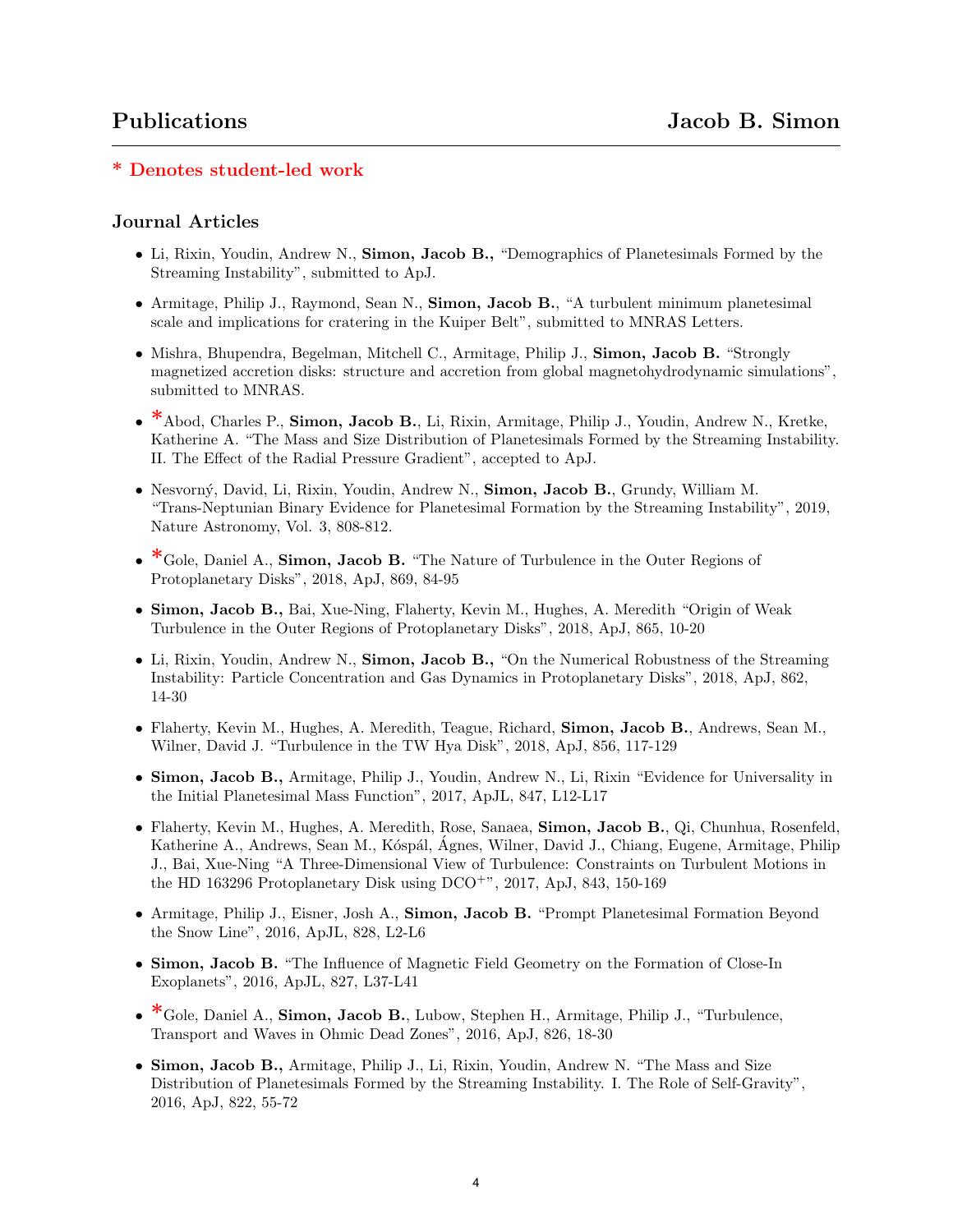- \*Salvesen, Greg, Armitage, Philip J., **Simon, Jacob B.,** Begelman, Mitchell C., "Strongly" magnetized accretion discs require poloidal flux", 2016, MNRAS, 460, 3488-3493
- \*Salvesen, Greg, Simon, Jacob B., Armitage, Philip J., Begelman, Mitchell C., "Accretion disc dynamo activity in local simulations spanning weak-to-strong net vertical magnetic flux regimes", 2016, MNRAS, 457, 857-874
- Simon, Jacob B., Lesur, Geoffroy, Kunz, Matthew W., Armitage, Philip J., "Magnetically driven accretion in protoplanetary discs", 2015, MNRAS, 454, 1117-1131
- *•* Flaherty, Kevin M., Hughes, A. Meredith, Rosenfeld, Katherine A., Andrews, Sean M., Chiang, Eugene, Simon, Jacob B., Kerzner, Skylar, Wilner, David J. "Weak Turbulence in the HD 163296 Protoplanetary Disk Revealed by ALMA CO Observations", 2015, ApJ, 813, 99-119
- *•* Simon, Jacob B., Hughes, A. Meredith, Flaherty, Kevin M., Bai, Xue-Ning, Armitage, Philip J., "Signatures of MRI-Driven Turbulence in Protoplanetary Disks: Predictions for ALMA Observations", 2015, ApJ, 808, 180-199
- Simon, Jacob B., Armitage, Philip J., "Efficiency of Particle Trapping in the Outer Regions of Protoplanetary Disks", 2014, ApJ, 784, 15-21
- \*Salvesen, Greg, Beckwith, Kris, Simon, Jacob B., O'Neill, Sean M., Begelman, Mitchell C., "Quantifying energetics and dissipation in magnetohydrodynamic turbulence", 2014, MNRAS, 438, 1355-1376
- *•* Armitage, Philip J., Simon, Jacob B., Martin, Rebecca G., "Two Timescale Dispersal of Magnetized Protoplanetary Disks", 2013, ApJL, 778, L14-L18
- *•* Simon, Jacob B., Bai, Xue-Ning, Armitage, Philip J., Stone, James M., Beckwith, Kris, "Turbulence In the Outer Regions of Protoplanetary Disks. II. Strong Accretion Driven by a Vertical Magnetic Field", 2013, ApJ, 775, 73-85
- *•* Simon, Jacob B., Bai, Xue-Ning, Stone, James M., Armitage, Philip J., Beckwith, Kris, "Turbulence In the Outer Regions of Protoplanetary Disks. I. Weak Accretion with No Vertical Magnetic Flux", 2013, ApJ, 764, 66-81
- Forgan, Duncan, Armitage, Philip J., Simon, Jacob B., "Turbulent Linewidths as a Diagnostic of Self-Gravity in Protostellar Discs", 2012, MNRAS 426, 2419-2426
- *•* Simon, Jacob B., Beckwith, Kris, Armitage, Philip J., "Emergent Mesoscale Phenomena in Magnetized Accretion Disc Turbulence", 2012, MNRAS, 422, 2685-2700
- Simon, Jacob B., Armitage, Philip J., Beckwith, Kris, "Turbulent Linewidths in Protoplanetary Disks: Predictions from Numerical Simulations", 2011, ApJ, 743, 17-25
- Beckwith, Kris, Armitage, Philip J., **Simon, Jacob B.**, "Turbulence in Global Simulations of Magnetized Thin Accretion Disks", 2011, MNRAS, 416, 361-382
- Simon, Jacob B., Hawley, John F., Beckwith, Kris, "Resistivity-driven State Changes in Vertically Stratified Accretion Disks", 2011, ApJ, 730, 94-113
- *•* Zhu, Zhaohuan, Hartmann, Lee, Gammie, Charles F., Book, Laura G., Simon, Jacob B., Engelhard, Eric, "Long-term Evolution of Protostellar and Protoplanetary Disks. I. Outbursts", 2010, ApJ, 713, 1134-1142
- Simon, Jacob B., Hawley, John F., "Viscous and Resistive Effects on the MRI with a Net Toroidal Field", 2009, ApJ, 707, 833-843
- Simon, Jacob B., Hawley, John F., Beckwith, Kris, "Simulations of Magnetorotational Turbulence with a Higher-Order Godunov Scheme", 2009, ApJ, 690, 974-997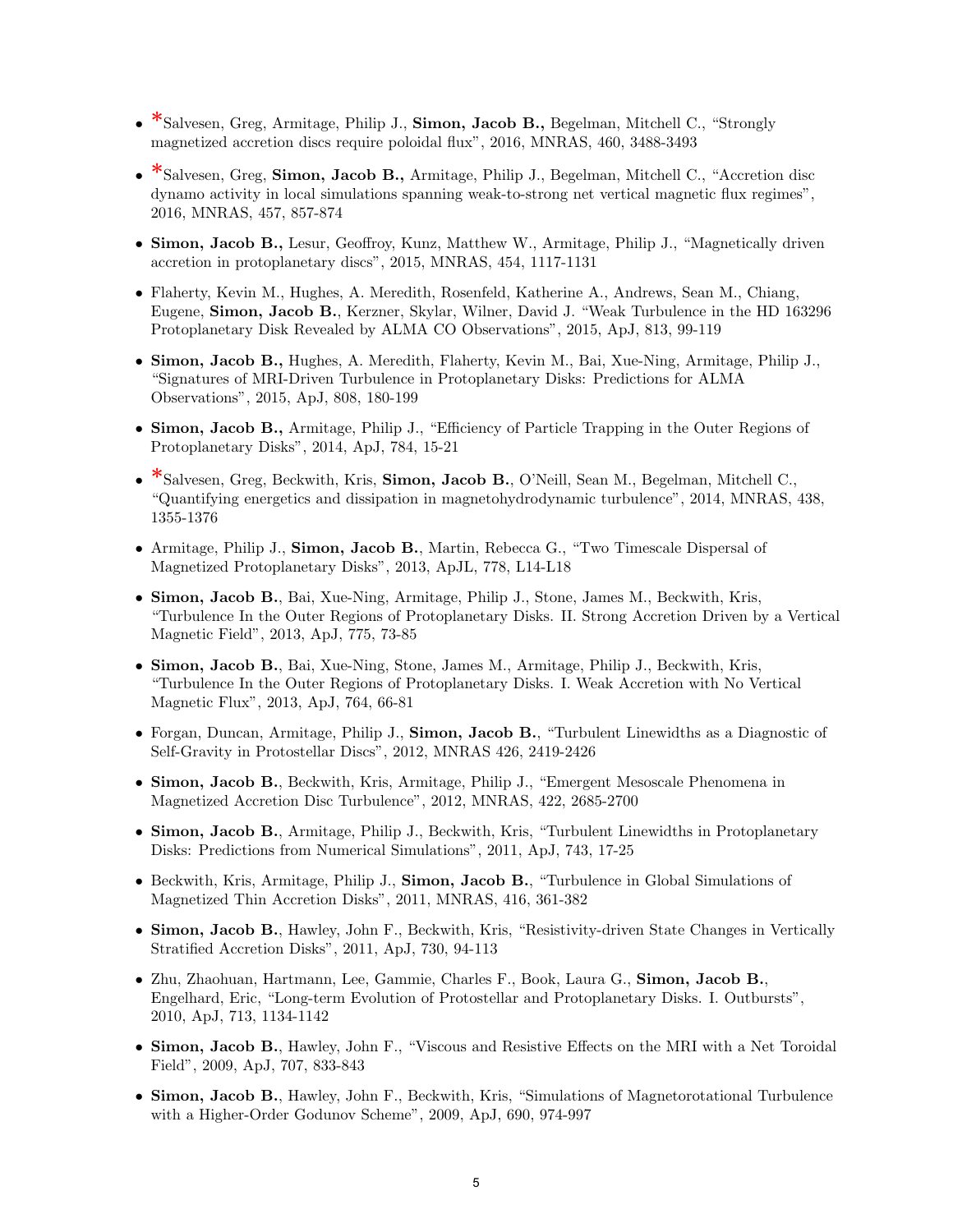- *•* Guan, Xiaoyue, Gammie, Charles F., Simon, Jacob B., Johnson, Bryan M.,"Locality of MHD Turbulence in Isothermal Disks", 2009, ApJ, 694, 1010-1018
- *•* Stone, James M., Gardiner, Thomas A., Teuben, Peter, Hawley, John F., Simon, Jacob B., "Athena: A New Code for Astrophysical MHD", 2008, ApJS, 178, 137-177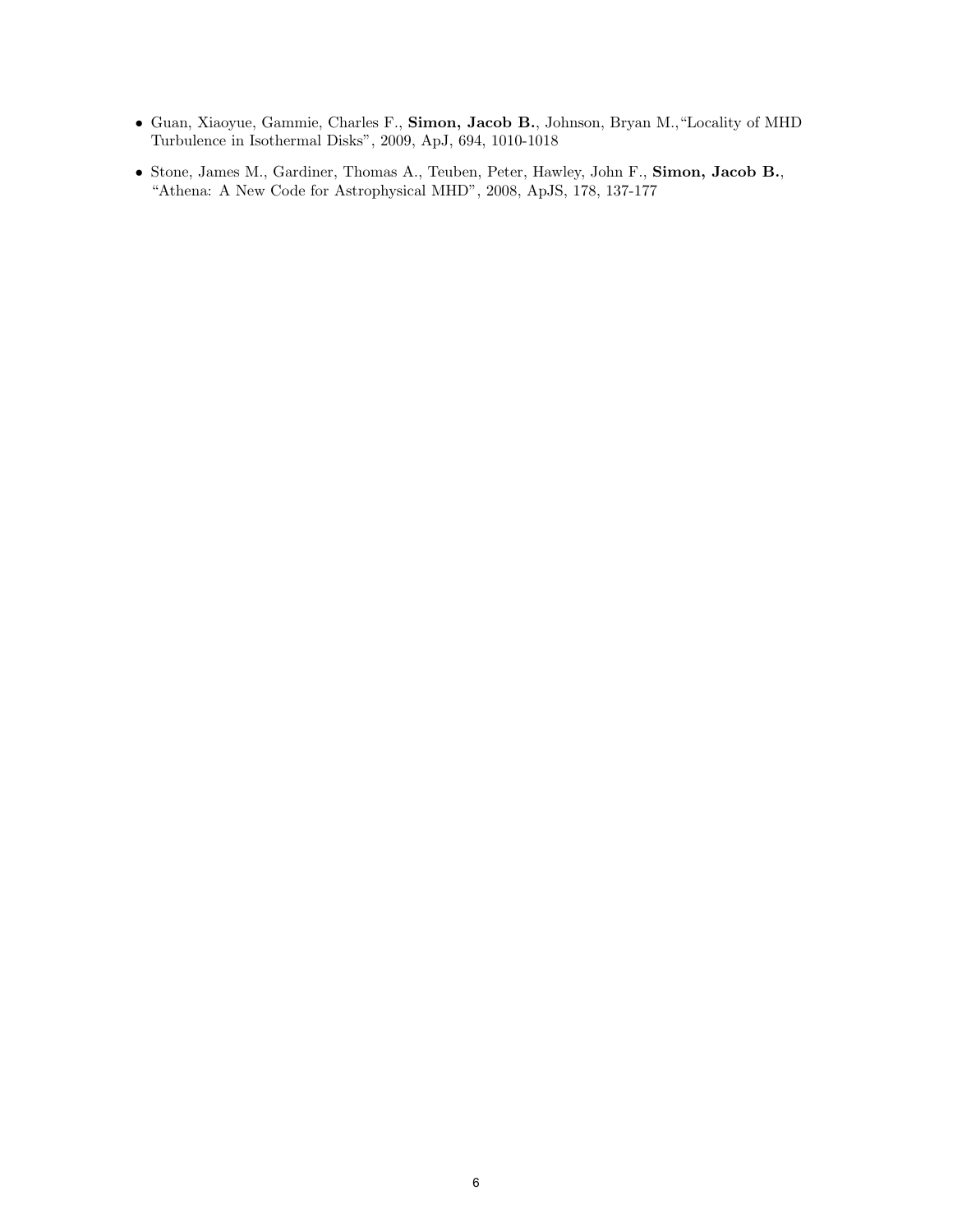# Invited Talks

- *•* "What Drives Accretion in Protoplanetary Disks?", Waves, Turbulence, and Large-scale Structures in Rotating Magnetic Fluids, NCAR, Boulder, CO, September 14, 2018.
- *•* "Unveiling the Physics of Planet Formation with Computational Astrophysics", Astronomy Seminar Series, Los Alamos National Laboratory, September 6, 2018.
- "The Nature of Planet Formation", TCU Physics & Astronomy Colloquium, April 17, 2018.
- *•* "The Nature of Planet Formation", Missouri S&T Physics Colloquium, March 1, 2018.
- *•* "The Nature of Planet Formation", American Museum of Natural History Astrophysics Seminar, February 27, 2018.
- "The Nature of Planet Formation", Rutgers University Astrophysics Seminar, February 22, 2018.
- "The Formation of Asteroids, Comets, and Kuiper Belt Objects", Rutgers University Student Seminar, February 21, 2018.
- "The Nature of Planet Formation", University of Memphis Physics Colloquium, February 16, 2018.
- "Accretion and Planet Formation in Protoplanetary Disks", University of Florida Astrophysics Colloquium, February 12, 2018.
- *•* "What Drives Angular Momentum Transport in Protoplanetary Disks?", Ball Aerospace Seminar Series, August 4, 2017.
- *•* "Planetesimal Formation", Atmospheres of Disks and Planets, Ringberg Castle, Germany, April 27, 2017.
- *•* "Planetesimal Formation in Protoplanetary Disks: Implications for our Solar System and Beyond", University of Utah HEAP Seminar Series, April 7, 2017.
- "Turbulence vs. Wind, How is angular momentum transported in protoplanetary disks?", KITP Accretion Disks Program, February 23, 2017.
- "Planetesimal Formation in Protoplanetary Disks: Implications for our Solar System and Beyond", Ball Aerospace Seminar Series, January 13, 2017.
- "Planetesimal Formation in Protoplanetary Disks: Implications for our Solar System and Beyond", UC Santa Cruz Astrophysics FLASH Talk, December 9, 2016.
- *•* "Unraveling the Mysteries of Star and Planet Formation", Clemson University Physics & Astronomy Colloquium, December 6, 2016.
- "Probing the Nature of Accretion and Planet Formation in Protoplanetary disks: Connecting Theory with Observations", Clemson University Astrophysics Research Seminar, December 5, 2016.
- "Probing the Nature of Accretion and Planet Formation in Protoplanetary Disks: Connecting Theory with ALMA Observations", Theory Lunch Seminar, Northwestern University, November 4, 2016.
- "Planetesimal Formation in Protoplanetary Disks: Implications for our Solar System and Beyond", Northern Arizona University Astronomy Colloquium, September 12, 2016.
- "The Role of Turbulence in Protoplanetary Disks", Turbulence and Waves in Flows Dominated by Rotation, NCAR, Boulder, CO, August 18, 2016.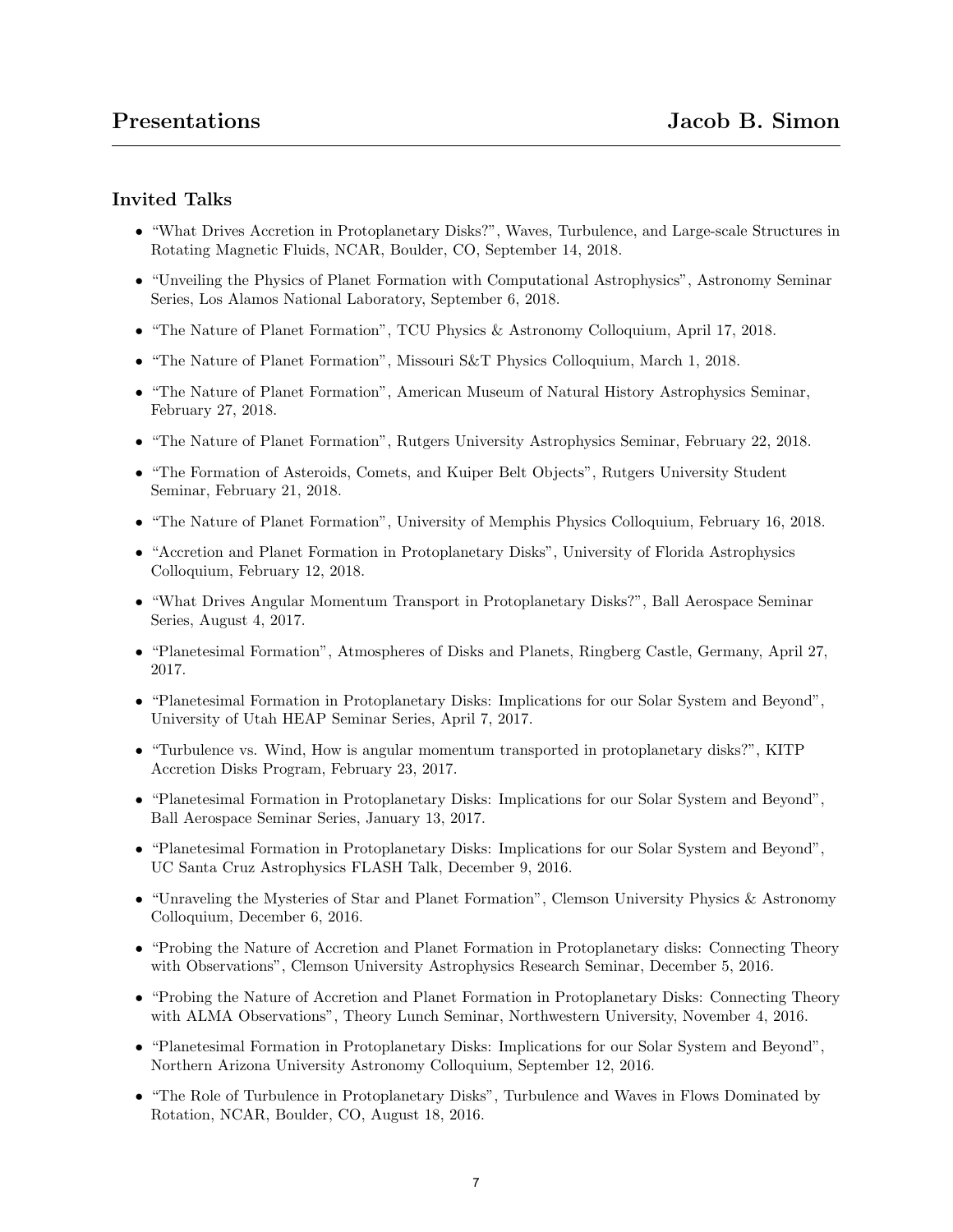- "Probing the Nature of Accretion and Planet Formation in Protoplanetary Disks: Connecting Theory with ALMA Observations", Sagan Fellows Symposium, Pasadena, CA, May 7, 2015.
- "Probing the Nature of Accretion and Planet Formation in Protoplanetary Disks: Connecting Theory with ALMA Observations", University of Washington, May 5, 2015.
- "Probing the Nature of Accretion and Planet Formation in Protoplanetary Disks: Connecting Theory with ALMA Observations", University of Nevada, Las Vegas Astronomy Colloquium, March 17, 2015.
- "Probing the Nature of Accretion and Planet Formation in Protoplanetary Disks: Connecting Theory with ALMA Observations", University of Texas Astronomy Colloquium, February 3, 2015.
- "Observational Signatures of MRI-driven Turbulence in Protoplanetary Disks: Connecting Numerical Simulations with ALMA", NOAO Flash Seminar Series, November 14, 2014.
- "Observational Signatures of MRI-driven Turbulence in Protoplanetary Disks: Connecting Numerical Simulations with ALMA", University of Colorado Astrophysics and Planetary Sciences Colloquium, October 20, 2014.
- "Observational Signatures of MRI-driven Turbulence in Protoplanetary Disks: Connecting Numerical Simulations with ALMA", Non-ideal MHD, Stability, and Dissipation in Protoplanetary Disks, Niels Bohr Institute, Copenhagen, Denmark, August 7, 2014.
- "Observational Signatures of MRI-driven Turbulence in Protoplanetary Disks: Connecting Numerical Simulations with ALMA", From the MRI to the Sun, Chamonix, France, July 14, 2014.
- "Characterizing the Mesoscale Regime in Magnetized Accretion Disks", Stability, Energetics and Turbulent Transport in Astrophysical Fusion and Solar Plasmas, Princeton, April 10, 2013.
- *•* "Turbulence in Protoplanetary Disks: Defining the Environment for Planet Formation", University of Wyoming Astronomy Colloquium, March 1, 2013.
- *•* "Mesoscale Structures in Magnetized Accretion Disks", Astronomy Seminar Series, Los Alamos National Lab, January 23, 2013.
- *•* "Turbulent Linewidths in Protoplanetary Disks: Predictions from Numerical Simulations", CITA Seminar, Canadian Institute for Theoretical Astrophysics, June 18, 2012.
- *•* "Turbulent Linewidths in Protoplanetary Disks: Predictions from Numerical Simulations", Star and Planet Formation Seminar, Space Telescope Science Institute, May 22, 2012.
- *•* "Mesoscale Structures in Magnetized Accretion Disks", Astrophysics Plasma Seminar Series, Princeton University, April 13, 2012.
- "Protoplanetary Disks from First Principles", TAC Seminar, University of California, Berkeley, February 6, 2012.
- "Turbulence in Protoplanetary Disks: Defining the Environment for Planet Formation", Southwest Research Institute (SwRI) Colloquium, Boulder, CO, October 25, 2011.
- "Turbulent Accretion in Magnetized Disks", CASA/JILA Seminar, University of Colorado, Boulder, November 13, 2009.
- "MRI Simulations with Athena", MRI Turbulence workshop, Grenoble, France, March 27, 2007.

# Contributed Talks

• "What Drives Accretion in Protoplanetary Disks?", Take a Closer Look, Garching, Germany, October 17, 2018.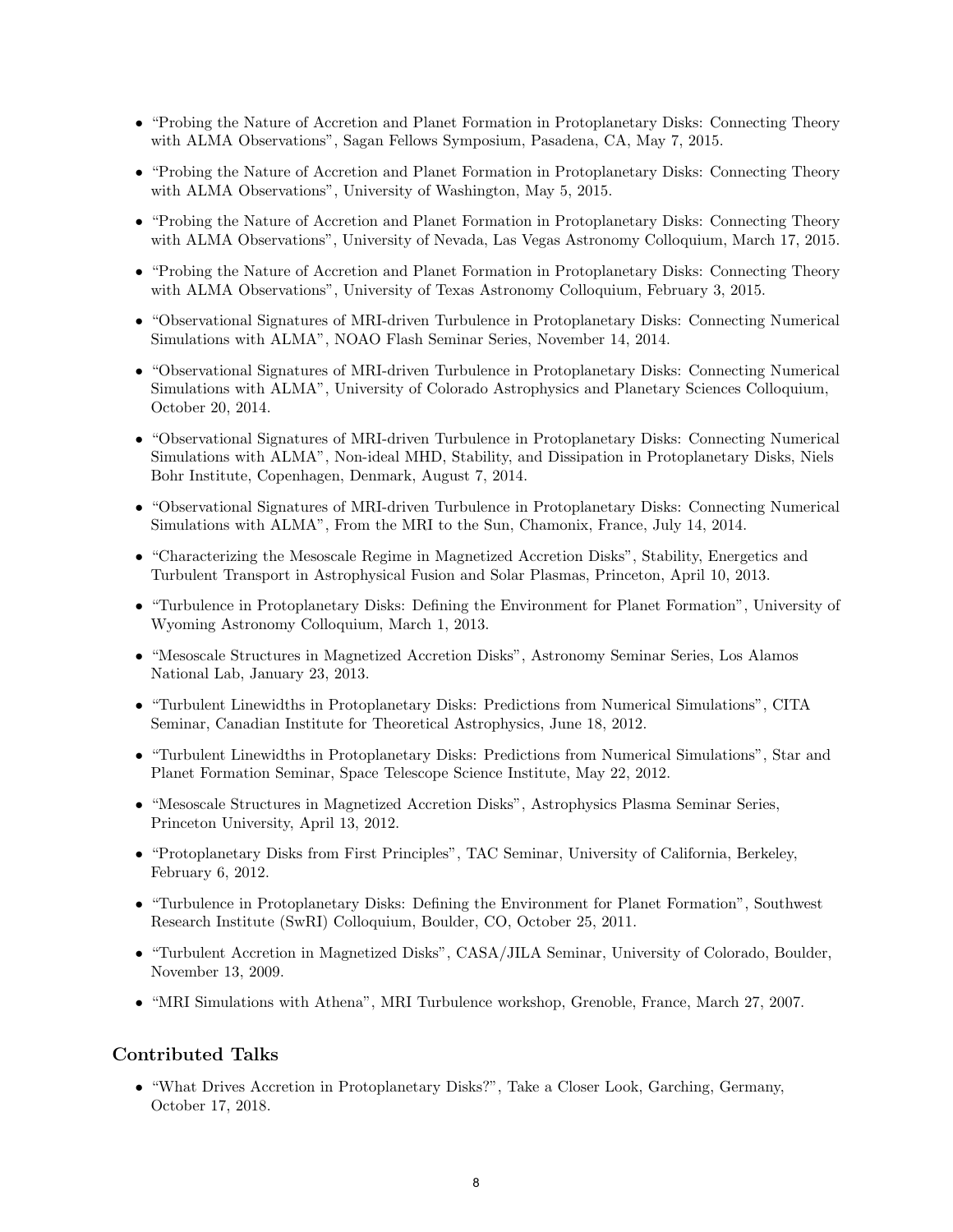- "What Drives Accretion in Protoplanetary Disks?", Astrophysical Frontiers in the Next Decade and Beyond, Portland, Oregon, June 26, 2018.
- *•* "What Drives Angular Momentum Transport in Protoplanetary Disks?", Planet Formation and Evolution, Jena, Germany, September 26, 2017.
- *•* "Planetesimal Formation in Protoplanetary Disks", Accretion: Building New Worlds, Houston, TX, August 17, 2017.
- "The Formation of Close-in Exoplanets", AAS Meeting  $\#229$ , January 6, 2017.
- "Planetesimal Formation in Protoplanetary Disks: Implications for our Solar System and Beyond", LASP Seminar, University of Colorado, September 22, 2016.
- *•* "Probing the Nature of Turbulence in Protoplanetary Disks with ALMA", Resolving Planet Formation in the era of ALMA and Extreme AO, Santiago, Chile, May 16, 2016.
- "From Dust Grains to Planetesimals: The Role of the Streaming Instability in Protoplanetary Disks", Workshop on Young Solar Systems, Sant Cugat, Spain, April 20, 2016.
- "From Dust Grains to Planetesimals: The Importance of the Streaming Instability in Protoplanetary Disks", AAS Meeting #227, January 5, 2016.
- "New Simulations of Planetesimal Formation", Southwest Research Institute (SwRI) Lunch Talk, Boulder, CO, November 4, 2015.
- "Probing the Nature of Accretion in Protoplanetary Disks", CASA/JILA Seminar, Boulder, CO, October 30, 2015.
- *•* "The Complex Dynamics of Protoplanetary Disks", Protoplanetary Disk Dynamics and Planet Formation, JAMSTEC, Japan, September 30, 2015.
- "MRI-Driven Turbulence in Protoplanetary Disks: Predictions for ALMA and Implications for Planet Formation", Star and Planet Formation in the Southwest, Oracle, AZ, March 24, 2015.
- "Observational Signatures of MRI-driven Turbulence in Protoplanetary Disks: Connecting Numerical Simulations with ALMA", AAS Meeting #225, January 7, 2015.
- "Observational Signatures of Turbulence in Protoplanetary Disks: Connecting Simulations and ALMA", Southwest Research Institute (SwRI) Lunch Talk, Boulder, CO, February 12, 2014.
- "Particle Trapping in the Outer Regions of Protoplanetary Disks", AAS Meeting #223, January 8, 2014.
- *•* "The Importance of Vertical Magnetic Fields in Protoplanetary Disks", JSI Conference: "Putting Accretion Theory to the Test", Annapolis, MD, November 4, 2013.
- *•* "Turbulent Linewidths in Protoplanetary Disks: Predictions from Numerical Simulations", University of Maryland, October 18, 2013.
- "Weak Accretion in the Outer Regions of Protoplanetary Disks", AAS Meeting #221, January 7, 2013.
- *•* "Turbulent Linewidths in Protoplanetary Disks: Predictions from Numerical Simulations", Planet Formation and Evolution 2012, LMU, Munich, Germany, September 4, 2012.
- *•* "Turbulence in Protoplanetary Disks: Defining the Environment for Planet Formation", The Origins of Stars and their Planetary Systems, McMaster University, June 12, 2012.
- *•* "Turbulent Linewidths in Protoplanetary Disks: Predictions from Numerical Simulations", Astrophysics Theory Lunch, University of Virginia, May 24, 2012.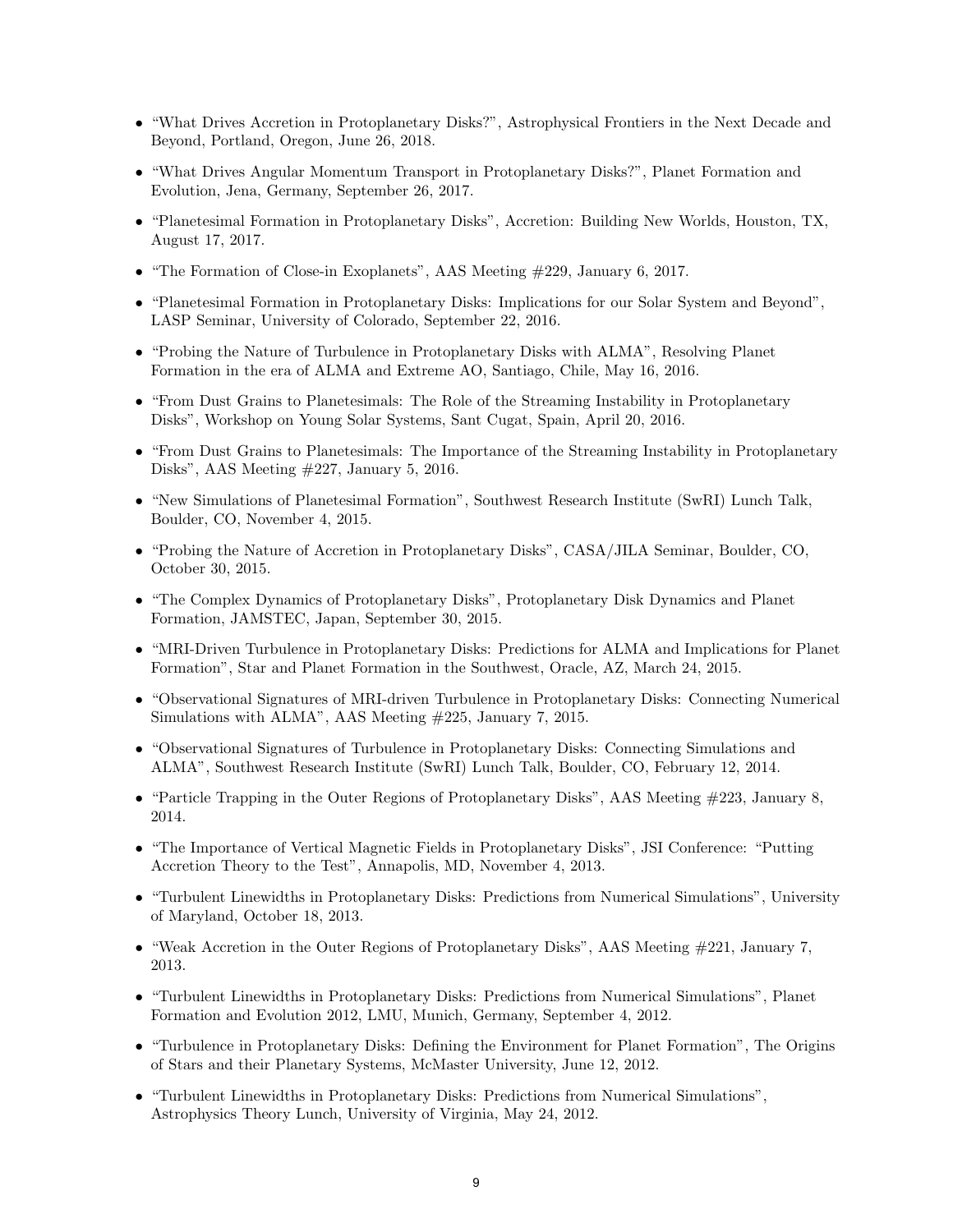- *•* "Simulations of Protoplanetary Disk Turbulence: Connecting Theory and Observations", JILA/CASA Postdoctoral Symposium, University of Colorado, Boulder, November 16, 2011.
- "Accretion Variability in Turbulent Disks", Max Planck Institute for Astrophysics (MPA), Garching, Germany, February 14, 2011.
- *•* "Accretion Variability in Turbulent Disks", AAS Meeting #217, January 12, 2011.
- "Numerical Simulations of Accretion Flows", JILA/CASA Postdoctoral Symposium, University of Colorado, Boulder, October 28, 2010.
- "Accretion Variability in Turbulent Disks", CASA/JILA Seminar, University of Colorado, Boulder, October 8, 2010.
- *•* "Local Simulations of Magnetized Accretion Disks", Dissertation Defense, University of Virginia, Charlottesville, VA, July 7, 2010.
- *•* "Turbulent Accretion in Magnetized Disks", University of Virginia Astronomy Research Symposium, Charlottesville, VA, January 29, 2010.
- "Angular Momentum Transport in Magnetized Accretion Disks via the Magnetorotational Instability", Dissertation Talk, AAS Meeting #215, January 7, 2010.
- "Prandtl Numer Effects for MRI-driven Turbulence with Athena", MRI workshop, Ringberg Castle, Germany, April 17, 2009.
- "Locality of Turbulence in Magnetized Accretion Disks", University of Virginia Astronomy Research Symposium, Charlottesville, VA, January 23, 2009.
- "Turbulent Energy Flow and Dissipation in Magnetized Accretion Disks", University of Virginia Astronomy Research Symposium, Charlottesville, VA, January 25, 2008.
- *•* "Accretion Physics with Athena", University of Virginia Astronomy Research Symposium, Charlottesville, VA, February 2, 2007.
- "Disks around Young, Low-Mass Stars: The Study of Accretion and Angular Momentum Transport", University of Illinois Undergraduate Physics Research Symposium, Urbana, IL, January 23, 2004.

# Posters

- *•* Simon, Jacob B., Flaherty Kevin M., Bai, Xue-Ning, Hughes, A. Meredith, "What Drives Accretion in Protoplanetary Disks?", Origins of Solar Systems, Gordon Conference, South Hadley, MA, June 18-23, 2017.
- *•* Simon, Jacob B., Flaherty Kevin M., Bai, Xue-Ning, Hughes, A. Meredith, "What Drives Accretion in Protoplanetary Disks?", Disks, Dynamos, and Data: Confronting MHD Accretion Theory with Observations, KITP, Santa Barbara, CA, February 6-10, 2017.
- *•* Simon, Jacob B. "Formation of Close-in Exoplanets", Exoplanets I, Davos, Switzerland, July 3-8, 2016.
- *•* Simon, Jacob B., Armitage, Philip J., Youdin, Andrew N., Li, Rixin "The Physics of Planetesimal Formation", Extreme Solar Systems III, Waikoloa Beach, HI, November 29 - December 4, 2015.
- *•* Simon, Jacob B., Hughes, A. Meredith., Flaherty, Kevin M., Bai, Xue-Ning, Armitage, Philip J., Gole, Daniel, Youdin, Andrew N., "Planetesimal Formation and Turbulence in Protoplanetary Disks", Origins of Solar Systems, Gordon Conference, South Hadley, MA, June 28 - July 3, 2015.